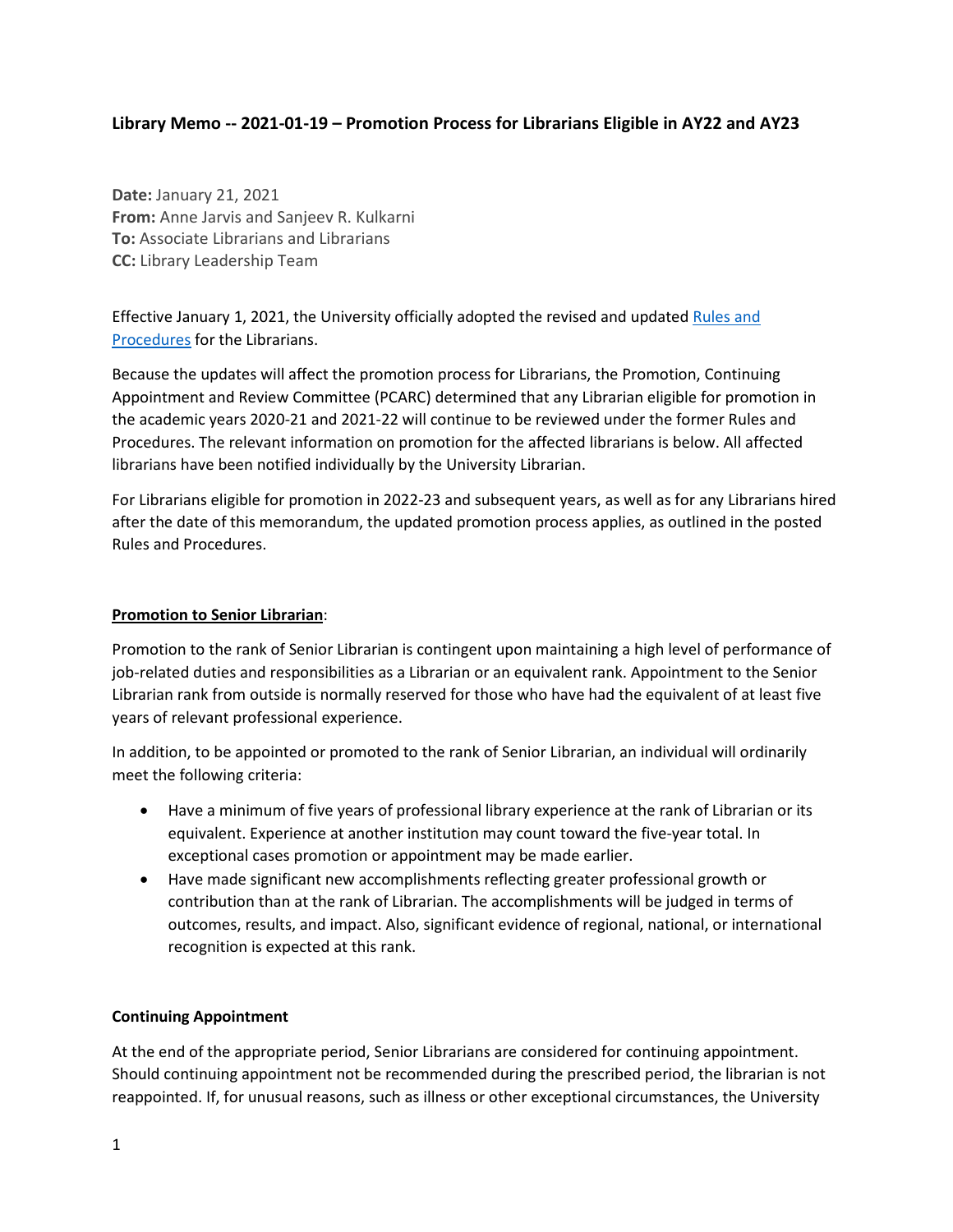Librarian in consultation with the Promotion, Continuing Appointment and Review Committee cannot make a recommendation on continuing appointment during this time, then it will be recommended to the Dean of the Faculty that a single additional one-year appointment should be made. The librarian will be considered for continuing appointment during the next annual evaluation cycle and if not granted continuing appointment will not be reappointed for the succeeding year.

A Senior Librarian who becomes the parent of a child by birth or adoption will be automatically granted a one-year extension of term by the Dean of the Faculty. The Senior Librarian's service may be extended by one year for each child, including twins and other multiple births or adoptions. This policy applies to both men and women, and includes same-sex domestic partnerships which are recognized by the University.

Extensions are available to all Senior Librarians without continuing appointment before the final year of their term. Notifications of such extensions should be made by the Senior Librarian's supervisor to the Dean of the Faculty as soon as possible after the childbirth and/or adoption, but in no case later than September 15 of the year in which a recommendation on the Senior Librarian's reappointment or continuing appointment must be made.

# **Promotion to Librarian**:

Promotion to the rank of Librarian is contingent upon maintaining a high level of performance of jobrelated duties and responsibilities. In addition, to be appointed or promoted to the rank of Librarian, an individual will ordinarily meet the following criteria:

- Have a minimum of 3 years of professional library experience at the rank of Associate Librarian or its equivalent. Experience at another institution may count toward the 3-year total.
- A successful candidate will be expected to have significant accomplishments in at least three of the following areas. "Significant accomplishment" means more than activity, participation, or membership. The accomplishments will be judged in terms of outcomes, results and impact.

### **Criteria for Promotion**

- 1. Innovative contributions to library operations, procedures and functions that transcend specific job-related work assignments. Contributions in this area should result in significantly increased efficiency of operations, or enhanced service to patrons.
- 2. Demonstrated leadership ability. Supporting documentation must be explicit in describing what resulted from the individual's leadership and the impact it had.
- 3. Service to the profession and/or the University. Supporting documentation must be explicit in describing the impact of this service on profession and/or University.
- 4. Research and publications. Publications will be judged on the excellence of scholarly work or professional impact.
- 5. Professional and educational development through formal courses, seminars, workshops, and conferences. These activities should go beyond training necessary to stay current for one's job and should have a demonstrated impact on the Library, the University or the profession. If an educational program allows a candidate to become generally recognized as an expert in some